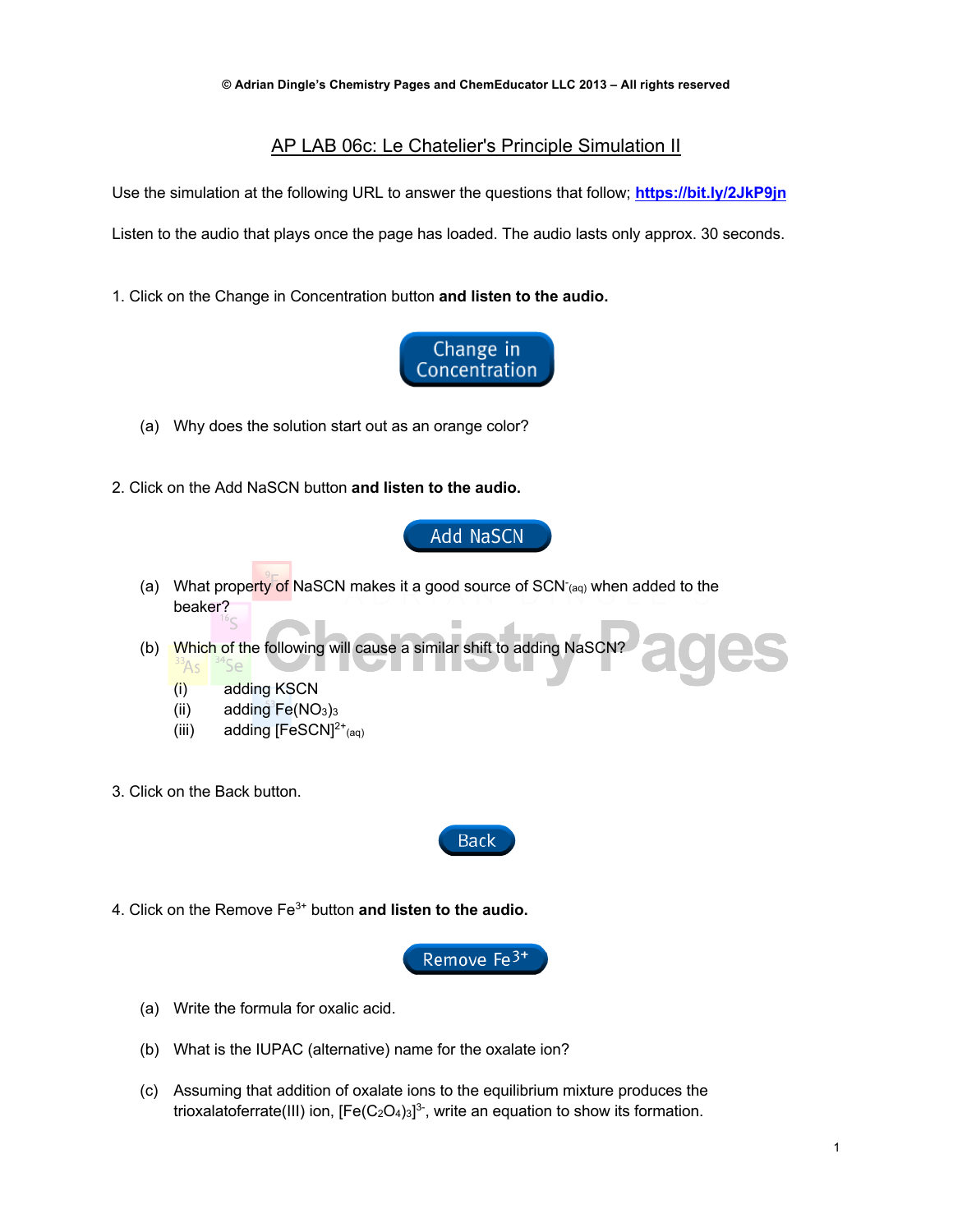5. Click on the Back button.



6. Click on the Change in Pressure button **and listen to the audio.**



- (a) What happens to the entropy of the equilibrium system as the reaction goes from left to right?
- (b) What is the name of the gas law that relates pressure and volume? Write a mathematical expression to summarize it.

**Increase Pressure** 

7. Click on the Increase Pressure button **and listen to the audio.**



- (a) Why does the reaction mixture become darker?
- (b) Does the reverse reaction represent the standard enthalpy of formation of  $I_{2(}$ Explain you answer.
- 8. Click on the Back button.



9. Click on the Decrease Pressure button **and listen to the audio.**



- (a) Write a mathematical expression that relates the pressure, volume and number of moles of a gas to one another that allows the effect of a change in any of those variables to predict the new conditions.
- (b) What is the sign of the enthalpy change that accompanies the transition,  $I_{2(g)} \rightarrow 2I_{(g)}$ ? Explain.